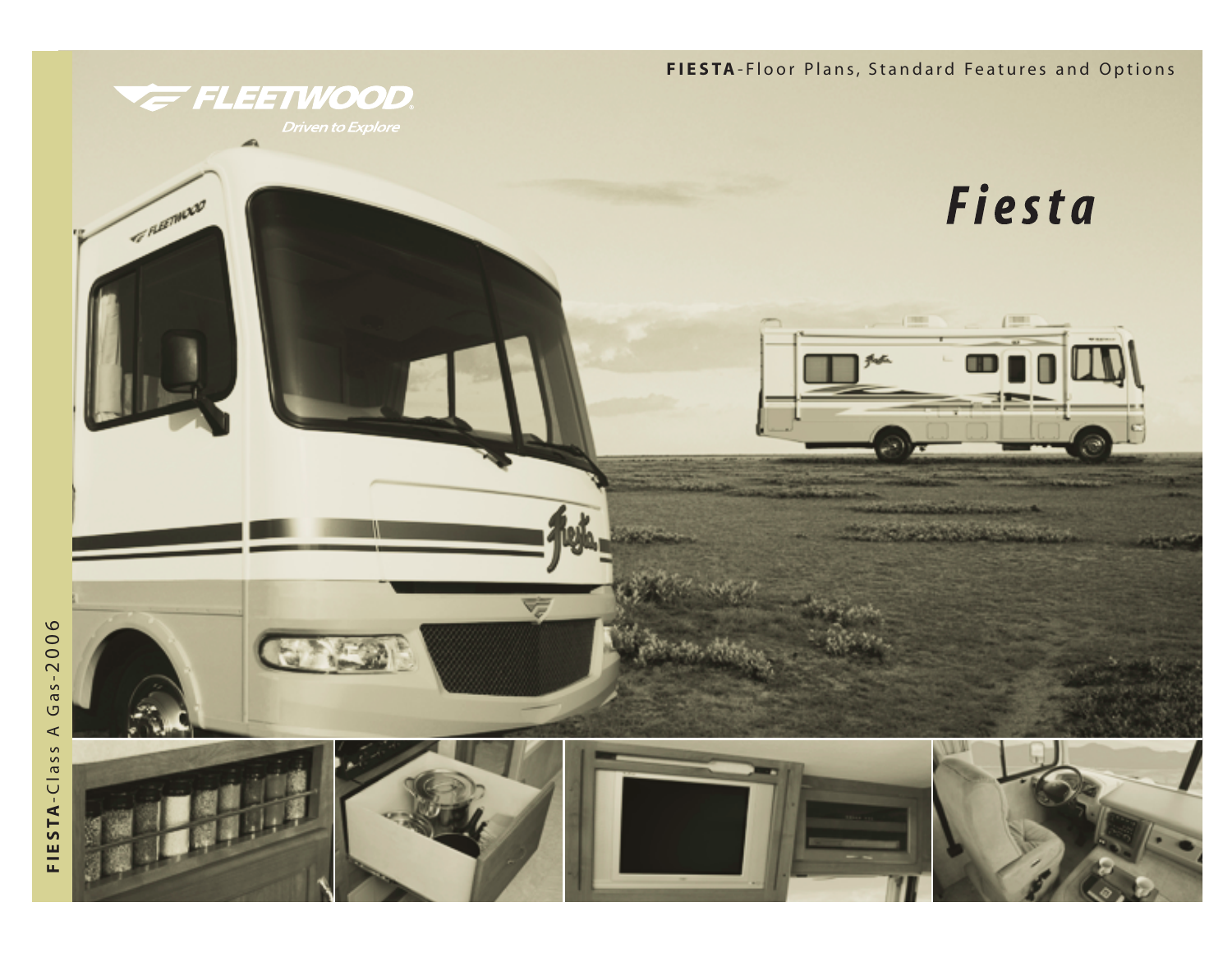## Fiesta



**31H**

Sleeping Accommodations: 4\*



Exterior Storage Capacity: 55 cu. ft.

# Weights and Measurements

## **FORD®/WORKHORSE™**

| <b>CHASSIS</b>                               | <b>260</b> | <b>26Y</b> | 29J           | 31H           | <b>32S</b>    |
|----------------------------------------------|------------|------------|---------------|---------------|---------------|
| <b>Engine Displacement (Liters)</b>          | N/A/8.1    | N/A/8.1    | 6.8/8.1       | 6.8/8.1       | 6.8/8.1       |
| <b>Wheelbase (Inches)</b>                    | N/A/158.5  | N/A/158.5  | 178/178       | 190/190       | 208/208       |
| GVWR (lbs) <sup>1</sup>                      | N/A/16,000 | N/A/16,000 | 18,000/18,000 | 15,700/16,000 | 20,500/18,000 |
| Front GAWR (lbs) <sup>2</sup>                | N/A/6,500  | N/A/6,500  | 7,000/7,000   | 6,000/6,500   | 7,000/7,000   |
| Rear GAWR (lbs) <sup>2</sup>                 | N/A/10,500 | N/A/10,500 | 11,000/12,000 | 11,000/10,500 | 13,500/12,000 |
| <b>Base Weight (lbs)<sup>3</sup></b>         | N/A/11,490 | N/A/11,356 | 13,266/12,866 | 12,817/12,417 | 14,046/13,608 |
| GCWR (lbs) <sup>4</sup>                      | N/A/22,000 | N/A/22,000 | 26,000/22,000 | 26,000/22,000 | 26,000/22,000 |
| <b>Hitch Rating Weight (lbs)<sup>+</sup></b> | N/A/5,000  | N/A/5,000  | 5,000/5,000   | 5,000/5,000   | 5,000/5,000   |
| Tongue Weight (lbs) <sup>+</sup>             | N/A/500    | N/A/500    | 500/500       | 500/500       | 500/500       |
| <b>Fuel Capacity (gal)</b>                   | N/A/60     | N/A/60     | 75/75         | 75/75         | 75/75         |
|                                              |            |            |               |               |               |
| <b>DIMENSIONS AND CAPACITIES</b>             | <b>260</b> | <b>26Y</b> | 29J           | 31H           | 32S           |
| Overall Length <sup>5</sup>                  | 27'0''     | 27'0''     | 29' 4"        | 31'5''        | 32' 11"       |

| Overall Length <sup>5</sup>                    | 27'0'' | 27'0'' | 29' 4" | 31'5'' | 32' 11" |
|------------------------------------------------|--------|--------|--------|--------|---------|
| <b>Overall Height (with A/C)</b>               | 11'4"  | 11'4"  | 11'4"  | 11'4"  | 11'4"   |
| Overall Width (maximum) <sup>6,7</sup>         | 102"   | 102"   | 102"   | 102"   | 102"    |
| <b>Interior Height (maximum)</b>               | 79"    | 79"    | 79"    | 79"    | 79"     |
| <b>Interior Width (maximum)</b>                | 96"    | 96"    | 96"    | 96"    | 96"     |
| <b>Fresh Water Holding Tank (gal)</b>          | 30     | 60     | 60     | 60     | 60      |
| <b>Grey Water Holding Tank (gal)</b>           | 37     | 37     | 45     | 48     | 45      |
| <b>Black Water Holding Tank (gal)</b>          | 30     | 30     | 35     | 38     | 38      |
| Appliance Propane Tank (gal) (WC) <sup>8</sup> | 14     | 14     | 25     | 25     | 14      |
| <b>Water Heater Tank (gal)</b>                 | 6      | 6      | 6      | 6      | 6       |
|                                                |        |        |        |        |         |

**Liquid Weight Reference:** Water (gal) = (8.3 lbs/3.8 kgs) Fuel (gal) = (6.1 lbs/2.8 kgs) Propane (gal) = (4.2 lbs/1.9 kgs) **Metric Conversion:** Multiply pounds x 0.453 to obtain kilograms. Multiply gallons x 3.785 to obtain liters.

## **CHASSIS**

| <b>Model:</b> Ford®/Workhorse™                      | Alternator Amps: 130 Amp/145 Amp              |
|-----------------------------------------------------|-----------------------------------------------|
| <b>Engine:</b> 6.8L Triton® V10/8.1L Vortec™ V8     | <b>Torque:</b> 457 lb-ft @ 3250 RPM/455 lb-ft |
| <b>Transmission:</b> 5-Speed Automatic w/Overdrive/ | Horsepower: 362HP/340HP                       |
| 4-Speed Automatic w/Overdrive                       |                                               |

**Engine:** 6.8L Triton® V10/8.1L Vortec™ V8 **Torque:** 457 lb-ft @ 3250 RPM/455 lb-ft @ 3200 RPM

## **32S**

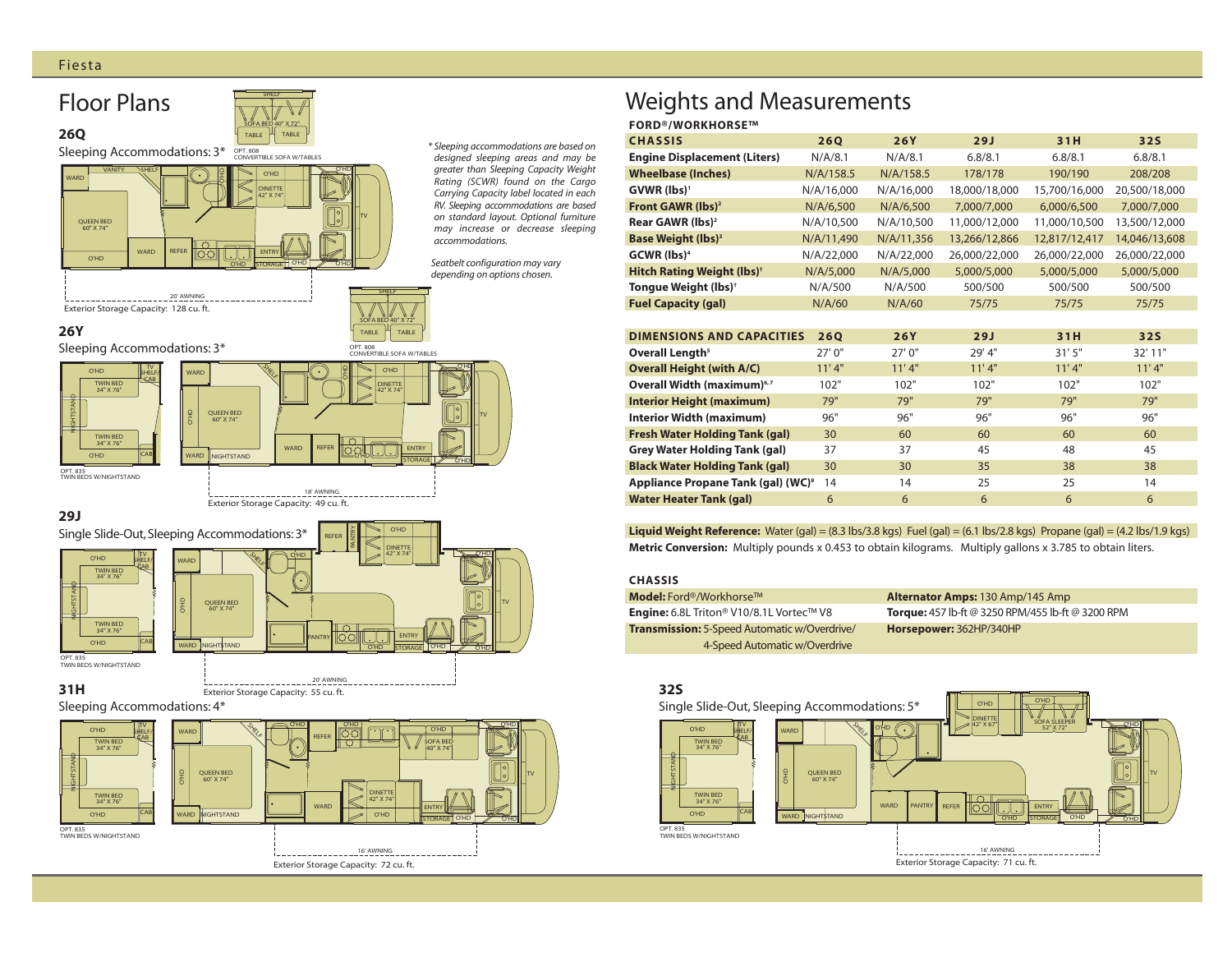### Fiesta

# Most Popular Features visit www.fleetwoodrv.com for complete listing.

#### Interior Exterior

| <b>THROUGHOUT</b><br>• 6-Gallon Quick-Recovery Water<br><b>Heater w/Direct Spark Ignition</b><br>• Fiber Ceilings for<br><b>Superior Sound Dampening</b><br>. Wall Mounted Heat Registers<br>• 12V Deep Cycle House Battery<br>• 25,000 BTU Furnace<br>(Model 260 & 26Y) | • 3 Interior Decors<br>• 35,000 BTU Furnace<br>(Model 29J, 31H & 32S)<br>• Battery Disconnect System<br>• Denso® A/C Heater Combo<br>w/17,000 BTUs of Cooling Ability<br>• Incandescent Lighting<br>• Interior Overhead Storage | • On-Demand Water Pump w/Filter<br>• Raised Floor Configuration<br>· Systems Monitor Panel 120V/12V<br><b>AC/DC Converter/Central Electrical</b><br>Panel w/Charger<br>• Water Heater Bypass |
|--------------------------------------------------------------------------------------------------------------------------------------------------------------------------------------------------------------------------------------------------------------------------|---------------------------------------------------------------------------------------------------------------------------------------------------------------------------------------------------------------------------------|----------------------------------------------------------------------------------------------------------------------------------------------------------------------------------------------|
| <b>DRIVER CONVENIENCE</b><br>• AM/FM Radio w/CD & Electronic<br><b>Tuning (Satellite Ready Radio)</b>                                                                                                                                                                    | • Double Swivel Sun Visors<br>w/Map Pockets                                                                                                                                                                                     | • Driver/Front Passenger Captain's<br><b>Chairs w/Reclining Back/Slide</b><br>Controls                                                                                                       |
| <b>LIVING ROOM</b><br>• 20" TV in Front Overhead<br>• Flexsteel® Furniture<br>• Vinyl Floor Covering in Lavy/Galley                                                                                                                                                      | .12V Power Jack<br>• Carpet Pad                                                                                                                                                                                                 | •Telephone Jack<br>• Video Control Box                                                                                                                                                       |
| <b>GALLEY</b><br>• Large Viewing Window at Dinette<br>• Microwave w/Range Hood & Light                                                                                                                                                                                   | • Single-Lever Faucet<br>. Wood Drawer Construction                                                                                                                                                                             | • 3-Burner Cook Top<br>• 8 cu. ft. Dometic <sup>®</sup> Refrigerator                                                                                                                         |
| <b>BEDROOM</b><br>• Innerspring Mattress<br>• Expanded Wardrobe Storage                                                                                                                                                                                                  | • Rear TV Receptacle                                                                                                                                                                                                            | •TV Shelf w/Cable Jack<br>(TV not included)                                                                                                                                                  |
| <b>BATHROOM</b><br>• Molded ABS Tub/Shower<br>• Skylight in Tub/Shower                                                                                                                                                                                                   | • Marine Toilet<br>• Power Bath Vent                                                                                                                                                                                            | • Vanity Lights                                                                                                                                                                              |
| <b>SAFETY/CONVENIENCE</b><br>• 10 ABC Fire Extinguisher<br>• Carbon Monoxide Detector/Alarm                                                                                                                                                                              | • Propane Detector/Alarm                                                                                                                                                                                                        | · Smoke Detector/Alarm                                                                                                                                                                       |

# Fleetwood Advantages

| $\cdot$ Complete TuffPEX®      | • EZ Glide® Slide-Out System | • Vacu-bond® Walls w/Smooth           |
|--------------------------------|------------------------------|---------------------------------------|
| <b>Plumbing System</b>         | w/EZ Store (29J & 32S)       | <b>High-Gloss Exterior Tuff-Coat®</b> |
| • Deluxe Roller Bearing, Full  | • Royal Tuff-Ply Radius Roof | <b>Fiberalass</b>                     |
| <b>Extension Drawer Guides</b> | w/Ducted A/C & Flat Ceiling  |                                       |

*Bold Denotes Fleetwood's Key Features*

- 1. GVWR (Gross Vehicle Weight Rating) is the maximum permissible weight of this fully loaded motor home. The GVWR is equal to or greater than the sum of the unloaded vehicle weight plus the cargo carrying capacity.
- 2. GAWR (Gross Axle Weight Rating) is the maximum permissible loaded weight a specific axle is designed to carry.
- 3. Base Weight is the estimated weight of the motor home without fuel, options, water, cargo or passengers.
- 4. GCWR (Gross Combined Weight Rating) is the value specified by the motor home manufacturer as the maximum allowable loaded weight of this motor home with its towed vehicle. Towing and braking capacities may be different. Refer to Fleetwood and chassis manufacturer's manuals for complete information.
- 5. Length taken from front bumper to rear bumper (excludes accessories).
- 6. Excludes safety equipment and awnings.
- 7. Motor homes feature a body-width over 96" which will restrict your access to certain roads. Before purchasing, you should research any state and/or province road laws which may affect your usage.

8. Tank manufacturer's listed water capacity (WC). Actual propane capacity is 80% of water listing as required by the safety code.

† The chassis manufacturer recommends the installation of a supplemental brake control system to activate the brakes on the vehicle or trailer you are towing. Hitch receiver ratings expressed are maximum for the hitch receiver installed and may require the purchase of additional equipment that is dependant on the weight of the towed load. Consult with hitch receiver manufacturer for further information.

N/A = Not Applicable

| <b>THROUGHOUT</b><br>• 4.0kW Onan® MicroQuiet<br>Generator                             | • Awning Rail/Drip Molding<br>(Both Sides)      | • Outstanding Exterior Styling                             |
|----------------------------------------------------------------------------------------|-------------------------------------------------|------------------------------------------------------------|
| <b>AUTOMOTIVE</b><br>• Halogen Headlights<br>w/Polycarbonate Lens                      | • Rear Fuel Fill<br>(26Y, 29J, 31H & 32S)       | • Spare Tire w/Carrier                                     |
| <b>SAFETY/CONVENIENCE</b><br>• Deadbolt Latch on Entry Door                            | • High Mounted Large Taillights                 | • Power Entry Step                                         |
| <b>BODY STRUCTURE</b><br>• Steel Floor/Wall/Ceiling Framing                            | • Two-Piece Fiberglass Front Cap                | • 2" Vacu-bond® Floor                                      |
| <b>STORAGE</b><br>• Large, Lighted Pass-Through<br><b>Exterior Storage Compartment</b> | • Continuous One-Piece<br>Compartment Bulb Seal | • Insulated Luggage Doors<br>• Lighted Luggage Compartment |
| $\sim$                                                                                 |                                                 |                                                            |

# **Options**

- **THROUGHOUT** (Exterior)
- Automatic 4-Point Electric Levelers (29J & 32S) • Dual 6V Deep Cycle 217 Amp Auxiliary Batteries
- Electronic Climate Control w/Dual A/C w/5.5kW Generator Upgrade (Recommended for extreme temperatures & high humidity conditions) (29J, 31H & 32S) • Exterior Wash Unit • Holding Tank Heater

#### **LIVING ROOM**

- Day/Night Pleated Shades
- DVD/VCR Combo Player • Fan-Tastic® Power Roof Vent
- Sofa Bed 40" x 72" w/Table
- (26Q & 26Y
- Wall to Wall Vinyl Flooring

## Setting the Standard in Motor Home Quality.

**BEDROOM**

**GALLEY**

(26Y, 29J, 31H & 32S)

• 3 Burner Range w/Oven • Convection Microwave Oven

**Fleetwood® prototypes are exposed to thousands of miles of durability testing. Those components that don't survive are redesigned until they do.** This sets our standard in safety and durability.

• Twin Beds 34" x 76" w/Nightstand

**Royal Tuff-Ply roofing technology is one of the most durable roofing materials on the market and also reflects sunlight to reduce chalking.** White roof material minimizes heat build-up, keeping the temperature cool and comfortable.

**Reliable TuffPEX® plumbing runs throughout each vehicle creating a durable seal on all internal tubing. TuffPEX® assures water flow and functions in colder temperatures.** The TuffPEX® system is an industry leader in quality plumbing.

**For each outer wall, Fleetwood uses one seamless, solid piece of its exclusive Tuff-Coat® fiberglass composite. It resists UV rays, cracks and impacts.** Our products look newer longer and that's a big plus at resale time.

**To assure a strong, weather-resistant structure, Fleetwood Vacu-bonds® all sidewalls, floors and ceilings to a durable aluminum or steel frame.** The Vacu-bond® process is unmatched by many competitors.

*IMPORTANT — PLEASE READ: Product information, photography and illustrations included in this publication were as accurate as possible at the time of printing. For further product information and changes, please visit our website at www.fleetwoodrv.com or contact your local Fleetwood dealer. Prices, materials, design and specifications are subject to change without notice. All weights, fuel, liquid capacities and dimensions are approximate. Fleetwood has designed its recreational vehicles to provide a variety of uses for its customers. Each vehicle features optimal seating, sleeping, storage and fluid capacities.The user is responsible for selecting the proper combination of loads (i.e. occupants, equipment, fluids, cargo, etc.) to ensure that the vehicle's capacities are not exceeded.*